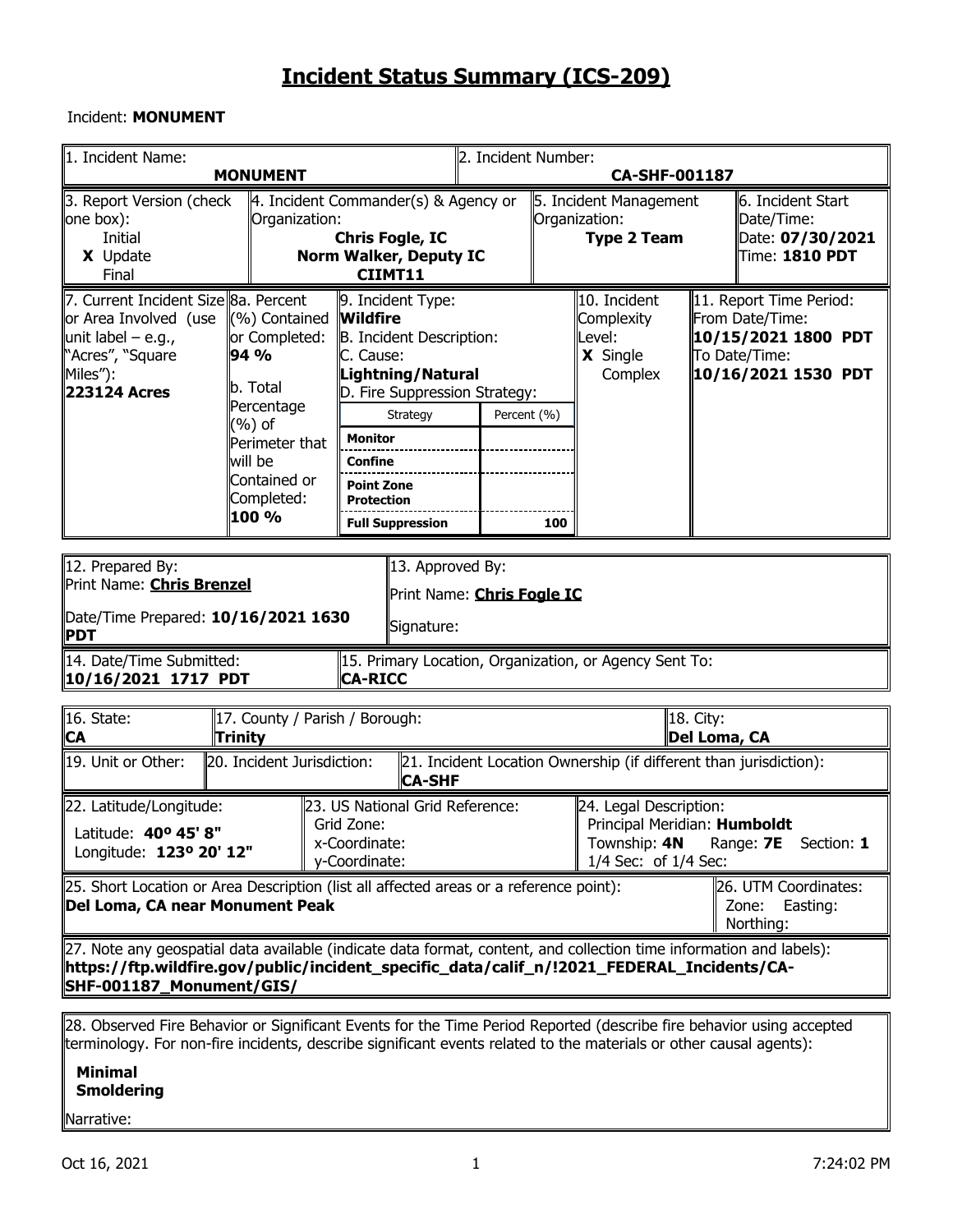### Incident: **MONUMENT**

#### **Minimal fire behavior, smoldering ground fuels.**

#### **Any new starts outside of containment lines will have slow to moderate fire spread.**

29. Primary Fuel Model, Materials, or Hazards Involved (hazardous chemicals, fuel types, infectious agents, radiation, etc):

#### **Timber (Grass and Understory) Timber (Litter and Understory) Brush (2 feet)**

Narrative:

**The primary carrier of fire at lower elevations is grass and shrub mix. In the mid to upper elevation the fuels are heavy forest litter with shrubs and small trees. There are pockets of heavy dead and down. Fuels are fully cured and available for ignition.**

| 30. Damage Assessment Information (summarize<br>damage and/or restriction of use or availability to | A. Structural Summary                           | B. # Threatened (up<br>to 72 hrs) | $C. \#$<br>Damaged | $D.$ #<br>Destroyed |
|-----------------------------------------------------------------------------------------------------|-------------------------------------------------|-----------------------------------|--------------------|---------------------|
| residential or commercial property, natural resources,                                              | E. Single Residences                            |                                   |                    | 20                  |
| critical infrastructure and key resources, etc):                                                    | F. Multiple Residences                          |                                   |                    |                     |
|                                                                                                     | G. Mixed Commercial /<br>Residential            |                                   |                    |                     |
|                                                                                                     | H. Nonresidential<br><b>Commercial Property</b> |                                   |                    |                     |
|                                                                                                     | I. Other Minor Structures                       |                                   |                    | 31                  |

| 31. Public Status Summary:                          |                             |                                  | 32. Responder Status Summary: |                                             |                             |                                    |                                   |  |  |  |  |
|-----------------------------------------------------|-----------------------------|----------------------------------|-------------------------------|---------------------------------------------|-----------------------------|------------------------------------|-----------------------------------|--|--|--|--|
| C. Indicate the Number of Civilians (Public) Below: |                             |                                  |                               | C. Indicate the Number of Responders Below: |                             |                                    |                                   |  |  |  |  |
|                                                     | Previous<br>Report<br>Total | A. # this<br>Reporting<br>Period | <b>B.</b><br>Total<br>$#$ to- |                                             | Previous<br>Report<br>Total | A. $#$ this<br>Reporting<br>Period | <b>B.</b><br>Total $#$<br>to-date |  |  |  |  |
|                                                     |                             |                                  | date                          | D. Fatalities                               |                             |                                    |                                   |  |  |  |  |
| D. Fatalities                                       | 0                           |                                  |                               | E. With Injuries/Illness                    | 14                          |                                    | 14                                |  |  |  |  |
| E. With Injuries/Illness                            | O                           |                                  | n                             | F. Trapped/In Need of Rescue                | 0                           |                                    |                                   |  |  |  |  |
| F. Trapped/In Need of Rescue                        | 0                           |                                  | n                             | G. Missing                                  | 0                           |                                    |                                   |  |  |  |  |
| G. Missing                                          | O                           |                                  | n                             | H. Evacuated                                | O                           |                                    |                                   |  |  |  |  |
| H. Evacuated                                        | 0                           |                                  | n                             | I. Sheltering in Place                      | ŋ                           |                                    |                                   |  |  |  |  |
| I. Sheltering in Place                              | 0                           |                                  | 0                             | J. In Temporary Shelters                    | 0                           |                                    |                                   |  |  |  |  |
| J. In Temporary Shelters                            |                             |                                  | Ω                             | K. Have Received Mass                       |                             |                                    |                                   |  |  |  |  |
| K. Have Received Mass<br>Ω                          |                             |                                  | 0                             | Immunizations                               | 0                           |                                    | n                                 |  |  |  |  |
| Immunizations<br>L. Require Immunizations<br>0      |                             |                                  | L. Require Immunizations      | 0                                           |                             |                                    |                                   |  |  |  |  |
|                                                     |                             |                                  | 0                             | M. In Quarantine                            | 0                           |                                    |                                   |  |  |  |  |
| M. In Quarantine                                    | 0                           |                                  | o                             | N. Total # Responders Affected:             | 14                          | 0                                  | 14                                |  |  |  |  |
| N. Total # Civilians (Public)<br>Affected:          | 0                           |                                  | n                             |                                             |                             |                                    |                                   |  |  |  |  |

| 33. Life, Safety, and Health Status/Threat Remarks:                                              | 34. Life, Safety, and Health Threat |         |  |  |  |
|--------------------------------------------------------------------------------------------------|-------------------------------------|---------|--|--|--|
| 35. Weather Concerns (synopsis of current and predicted weather; discuss                         | Management:                         |         |  |  |  |
| related factors that may cause concern):                                                         |                                     | Active? |  |  |  |
| High pressure will continue to shift to the east today as a shortwave                            | A. No Likely Threat                 |         |  |  |  |
| trig presence the extractor of the proaches the West Coast. Rain will B. Potential Future Threat |                                     |         |  |  |  |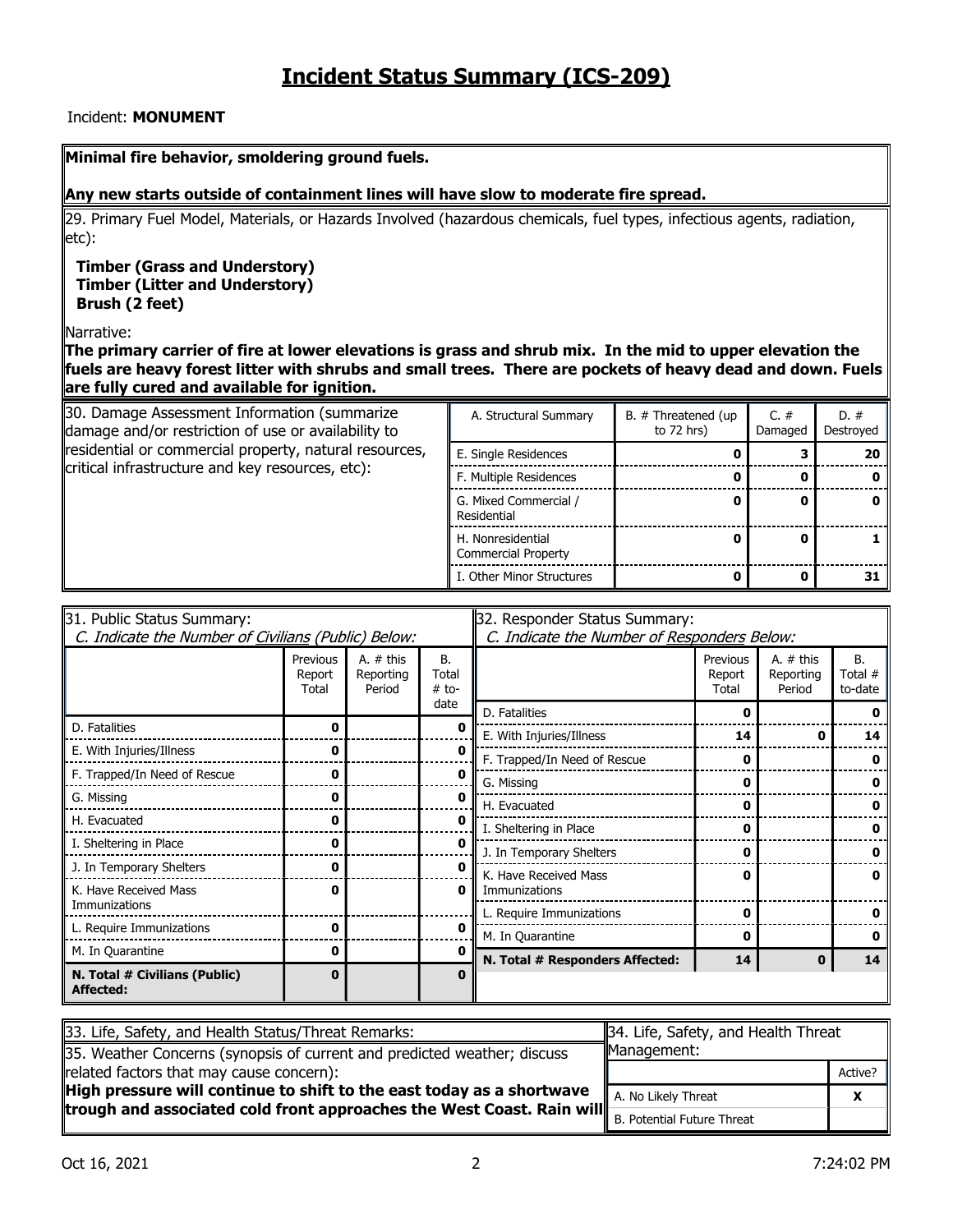Incident: **MONUMENT**

| spread to the southeast starting on the Del Norte Coast around mid to                                                                                                                                        |                                   | Active? |  |  |  |
|--------------------------------------------------------------------------------------------------------------------------------------------------------------------------------------------------------------|-----------------------------------|---------|--|--|--|
| late morning tomorrow. A third of an inch to around an inch will be<br>possible for the northern portion                                                                                                     | C. Mass Notifications in Progress |         |  |  |  |
| of the forecast area. Sadly, southern Mendocino and Lake counties                                                                                                                                            | D. Mass Notifications Completed   |         |  |  |  |
| will likely only received a few hundredths of an inch. Big story with                                                                                                                                        | E. No Evacuation(s) Imminent      |         |  |  |  |
| this system is going to be the drastic decrease in interior                                                                                                                                                  | F. Planning for Evacuation        |         |  |  |  |
| temperatures and lowering snow levels. Afternoon highs will likely                                                                                                                                           | G. Planning for Shelter-in-Place  |         |  |  |  |
| $\ $ fall by 15 to 25 degrees in most spots, with highs in the highest                                                                                                                                       | H. Evacuation(s) in Progress      |         |  |  |  |
| elevations topping out in the upper 30s to low 40s. Snow levels<br>will also plummet tomorrow evening with this system, with some                                                                            | I. Shelter-in-Place in Progress   |         |  |  |  |
| $\,$ very light accumulation possible down to 4,000 feet. Though, this will                                                                                                                                  | J. Repopulation in Progress       |         |  |  |  |
| likely only be a dusting. Elevations around 5,000 feet or so can expect                                                                                                                                      |                                   |         |  |  |  |
| an inch, and possibly up to 2 inches later tomorrow. Precipitation will                                                                                                                                      | K. Mass Immunization in Progress  |         |  |  |  |
| quickly taper off early Monday morning and give way to the                                                                                                                                                   | L. Mass Immunization Complete     |         |  |  |  |
| aforementioned much cooler weather and dry weather. In addition,                                                                                                                                             | M. Quarantine in Progress         |         |  |  |  |
| $\parallel$ as the shortwave trough approaches tomorrow, instability is forecast                                                                                                                             | N. Area Restriction in Effect     |         |  |  |  |
| to increase over the northern waters and North Coast. Some isolated<br>thunder will be possible over the northern waters, but do not think                                                                   | O. Road Closure                   | X       |  |  |  |
| there will be enough instability for any thunder at the coast. Though,                                                                                                                                       | P. Trail Closure                  | X       |  |  |  |
| the threat is not zero! Otherwise, lingering moisture and low clouds in                                                                                                                                      | Q. Area Closure                   | X       |  |  |  |
| $\sf{l}$ most interior                                                                                                                                                                                       |                                   |         |  |  |  |
| valleys should limit the overall frost/freeze threat overnight on                                                                                                                                            |                                   |         |  |  |  |
| Monday.                                                                                                                                                                                                      |                                   |         |  |  |  |
|                                                                                                                                                                                                              |                                   |         |  |  |  |
| Attention then turns to midweek as another cold front is forecast to<br>impact Northwest California later on Tuesday. Exact timing and                                                                       |                                   |         |  |  |  |
| forecast details are a little uncertain, but it does look like the                                                                                                                                           |                                   |         |  |  |  |
| southern portion of the area could receive a good wetting rain with                                                                                                                                          |                                   |         |  |  |  |
| this front. Stay tuned! Details are murky, but guidance does suggest                                                                                                                                         |                                   |         |  |  |  |
| another series of fronts will be possible late in the                                                                                                                                                        |                                   |         |  |  |  |
| upcoming week and as we head into the weekend.                                                                                                                                                               |                                   |         |  |  |  |
|                                                                                                                                                                                                              |                                   |         |  |  |  |
| 36. Projected Incident Activity, Potential, Movement, Escalation, or Spread and influencing factors during the next<br>operational period and in 12-, 24-, 48-, and 72-hour time frames:                     |                                   |         |  |  |  |
| Minimal fire activity expected. Smoldering in ground fuels and standing snags continues.                                                                                                                     |                                   |         |  |  |  |
| Potential for roll out remains as trees burnout. No expected increase in the fire perimeter.                                                                                                                 |                                   |         |  |  |  |
| 12 hours:<br>Partly cloudy, with a low around 47. West wind 8 to 13 mph becoming light and variable after                                                                                                    |                                   |         |  |  |  |
| midnight. Winds could gust as high as 20 mph.                                                                                                                                                                |                                   |         |  |  |  |
| Minimal fire activity expected. Smoldering stumps holes, and standing snags expected.                                                                                                                        |                                   |         |  |  |  |
| Forecasted wetting rains expected later in the day will reduce remaining activity.                                                                                                                           |                                   |         |  |  |  |
|                                                                                                                                                                                                              |                                   |         |  |  |  |
| $24$ hours: Showers after 11am. Temperature rising to near 51 by noon, then falling to around 36 during the<br>remainder of the day. Breezy, with a light and variable wind becoming west southwest 11 to 16 |                                   |         |  |  |  |
|                                                                                                                                                                                                              |                                   |         |  |  |  |

Oct 16, 2021 2.4:02 PM

72 hours:

**mph in the morning. Winds could gust as high as 26 mph. Chance of precipitation is 90%. New** 

**Smoldering in areas of deep duff, stumps, and snags is possible. More wetting rains will all but extinguish the fire with any heat remaining confined to stump holes and heavy dead and down.** 

**Tuesday night will see showers, mainly after 11pm. Low around 35. Chance of precipitation is** 

**precipitation amounts between a tenth and quarter of an inch possible.**

**Partly sunny, with a high near 44. West southwest wind 5 to 7 mph.**

**Partly sunny, with a high near 50. East southeast wind 7 to 9 mph.** 

48 hours: **Smoldering in areas of deep duff, stumps, and snags is possible.**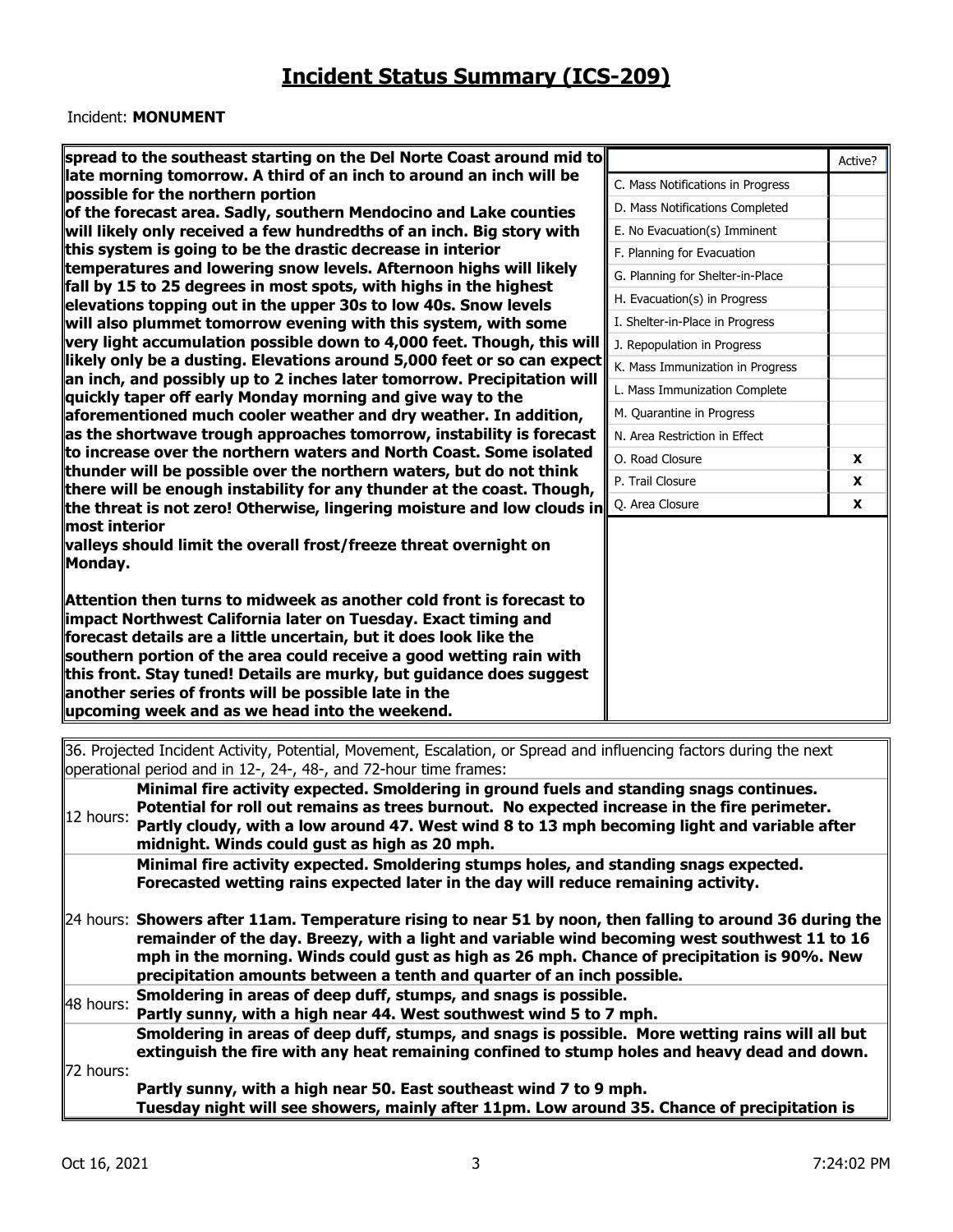### Incident: **MONUMENT**

| 80%. New precipitation amounts between a quarter and half of an inch possible.                                                                                                                           |
|----------------------------------------------------------------------------------------------------------------------------------------------------------------------------------------------------------|
| If weather pattern holds as forecasted, this will be a season ending series of                                                                                                                           |
| storms with a 7 day rain total of 2-5" from most of the area and snow above                                                                                                                              |
| 4000ft.                                                                                                                                                                                                  |
| Wednesday -Showers. Cloudy, with a high near 46.                                                                                                                                                         |
| Wednesday Night -A chance of showers. Mostly cloudy, with a low around 43.<br>Anticipated after 72 hours:<br>Thursday -A chance of showers. Mostly cloudy, with a high near 51.                          |
| Thursday Night -Showers likely. Mostly cloudy, with a low around 46.                                                                                                                                     |
| Friday -Showers likely. Mostly cloudy, with a high near 50.                                                                                                                                              |
| Friday Night -A chance of showers. Mostly cloudy, with a low around 41.                                                                                                                                  |
| Saturday Showers -Likely. Mostly cloudy, with a high near 46.                                                                                                                                            |
| 37. Strategic Objectives (define planned end-state for incident):                                                                                                                                        |
| Management Objectives:                                                                                                                                                                                   |
| Ensure safety for firefighters and the public through hazard recognition and application of the risk                                                                                                     |
| management process.                                                                                                                                                                                      |
|                                                                                                                                                                                                          |
| Protect property - both public and private - including the following assets: Hwy 299 corridor, commercial                                                                                                |
| timber lands, natural resource values of Trinity Alps Wilderness, designated wild and scenic rivers and                                                                                                  |
| inventory roadless areas.                                                                                                                                                                                |
|                                                                                                                                                                                                          |
| Mitigate the spread of Covid-19, abiding by local measures, and enforcing and instituting 2020                                                                                                           |
| precautions.                                                                                                                                                                                             |
|                                                                                                                                                                                                          |
| Integrate with cooperating agencies to protect private and public property of Junction City, Burnt Ranch,<br>Trinity Village, Hayfork and Hyampom.                                                       |
|                                                                                                                                                                                                          |
| This is a full suppression incident. Roads, ridges, and other natural or manmade breaks and features will<br>be utilized to increase holding opportunities to keep the fire as small as possible.        |
|                                                                                                                                                                                                          |
| <b>Operational Objectives:</b>                                                                                                                                                                           |
| Protect values of concern by ensuring fire remains in current footprint.                                                                                                                                 |
| Provide aerial resources for initial attack within the Temporary Flight Restriction area.                                                                                                                |
|                                                                                                                                                                                                          |
| Coordinate with resource advisors to minimize natural and cultural resource damage. Conduct suppression<br>repair activities in line with the objectives identified in the Fire Suppression Repair Plan. |
|                                                                                                                                                                                                          |
| 38. Current Incident Threat Summary and Risk Information in 12-, 24-, 48-, and 72-hour timeframes and beyond.                                                                                            |
| Summarize primary incident threats to life, property, communities and community stability, residences, health care                                                                                       |
| facilities, other critical infrastructure and key resources, commercial facilities, natural and environmental resources,                                                                                 |
| cultural resources, and continuity of operations and/or business. Identify corresponding incident-related potential                                                                                      |
| economic or cascading impacts:                                                                                                                                                                           |
| Communities: Numerous communities were affected by the fire and as the fire threat continues                                                                                                             |
|                                                                                                                                                                                                          |
| to diminish, the main threat will be unstable slopes and hazard trees near homes and critical                                                                                                            |
| travel routes. Emergency suppression repair work is being done to stabilize areas that were                                                                                                              |
| impacted by suppression activities, but a threat of mud and debris flows from late fall and winter                                                                                                       |
| rains could heavily impact these areas before the work can be completed.                                                                                                                                 |
| 12 hours:                                                                                                                                                                                                |
| Commercial: Recreation industry, including river rafting, guide operations, fishing and hunting,                                                                                                         |
| and tourism continue to be impacted by the closures. These closures reduces the number of                                                                                                                |
| people visiting the area effecting tax revenue and sales at local business that count on income<br>related to these outdoor activities.                                                                  |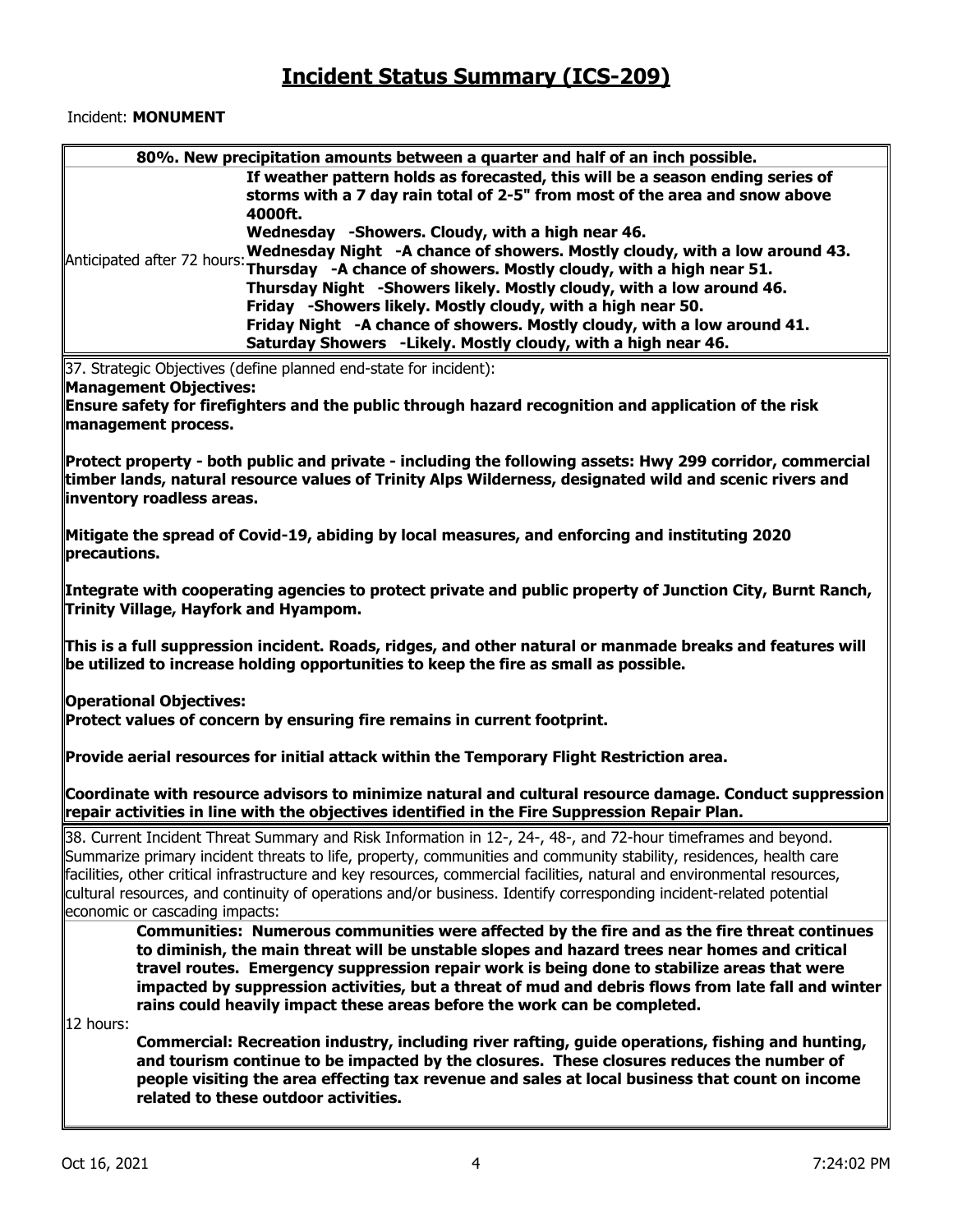### Incident: **MONUMENT**

| habitat.                    | Infrastructure: PG&E Transmission lines, PG&E and Trinity County PUD distribution lines, PG&E<br>substations, domestic water sources including streams, rivers, and wells. Hazard trees and the<br>movement of burned unstable slopes could impact the 299 which is the major East/West travel<br>corridor to the coast. Any heavy rains could cause serious impacts to highway.<br><b>Natural resources: Trinity Alps Wilderness.</b><br>Threatened and Endangered Species and habitat: Northern Spotted Owl, Fisher, Coho Salmon,<br><b>Chinook Salmon.</b><br>Watersheds: Mainstem and East Fork North Fork Trinity River watershed with anadromous fish<br>Cultural: Archeologic sites including historic and pre-historic. Native American cultural,<br>ceremonial, and botanical sites. |
|-----------------------------|-----------------------------------------------------------------------------------------------------------------------------------------------------------------------------------------------------------------------------------------------------------------------------------------------------------------------------------------------------------------------------------------------------------------------------------------------------------------------------------------------------------------------------------------------------------------------------------------------------------------------------------------------------------------------------------------------------------------------------------------------------------------------------------------------|
|                             | Threats will remain but they will be unrelated to the fire and more focused on the possibility of<br>storms causing mud/debris flows and trees falling during wind events. Rain arrives heaviest<br>$24$ hours: totals on western flanks of the fire and diminishing to the east. This could cause movement of<br>the unstable burned slopes and effecting travel corridors and infrastructure. Theses conditions<br>could also make driving hazardous.                                                                                                                                                                                                                                                                                                                                       |
| 48 hours:                   | All threats remain and could increase as the hydrophobic soils begin to absorb rain and become                                                                                                                                                                                                                                                                                                                                                                                                                                                                                                                                                                                                                                                                                                |
|                             | saturated.                                                                                                                                                                                                                                                                                                                                                                                                                                                                                                                                                                                                                                                                                                                                                                                    |
|                             | 72 hours: This rain could be locally heavy at times. With more rain in the forecast.<br>All areas previously discussed could still be impacted. Overall weather will be                                                                                                                                                                                                                                                                                                                                                                                                                                                                                                                                                                                                                       |
| Anticipated after 72 hours: | changing and a series of wetting rain is now forecast for the coming week and<br>guidance is indicating possibility of rain and snow mix and thunderstorms along<br>the coast.                                                                                                                                                                                                                                                                                                                                                                                                                                                                                                                                                                                                                |
|                             | 39. Critical Resource Needs in 12-, 24-, 48-, and 72-hour timeframes and beyond to meet critical incident objectives. List                                                                                                                                                                                                                                                                                                                                                                                                                                                                                                                                                                                                                                                                    |
|                             | resource category, kind, and/or type, and amount needed, in priority order:                                                                                                                                                                                                                                                                                                                                                                                                                                                                                                                                                                                                                                                                                                                   |
| 12 hours:<br>grader.        | 2- Type 2 Crews, 4-TFLD, 4- HEQB, 3- Feller Bunchers, 4- FELB, 5- FMODS, 4- Skidders, 1- Type 1                                                                                                                                                                                                                                                                                                                                                                                                                                                                                                                                                                                                                                                                                               |
| 24 hours: Remains critical. |                                                                                                                                                                                                                                                                                                                                                                                                                                                                                                                                                                                                                                                                                                                                                                                               |
|                             | 48 hours: Still needed to meet incident objectives.                                                                                                                                                                                                                                                                                                                                                                                                                                                                                                                                                                                                                                                                                                                                           |
|                             | 72 hours: Critical to incident.                                                                                                                                                                                                                                                                                                                                                                                                                                                                                                                                                                                                                                                                                                                                                               |
|                             | Anticipated after 72 hours: Any unfilled resources remain critical to incident success.                                                                                                                                                                                                                                                                                                                                                                                                                                                                                                                                                                                                                                                                                                       |
|                             | 40. Strategic Discussion: Explain the relation of overall strategy, constraints, and current available information to:                                                                                                                                                                                                                                                                                                                                                                                                                                                                                                                                                                                                                                                                        |
|                             | 1) critical resource needs identified above,<br>2) the Incident Action Plan and management objectives and targets,                                                                                                                                                                                                                                                                                                                                                                                                                                                                                                                                                                                                                                                                            |
| 3) anticipated results.     |                                                                                                                                                                                                                                                                                                                                                                                                                                                                                                                                                                                                                                                                                                                                                                                               |
|                             | Explain major problems and concerns such as operational challenges, incident management problems, and social,                                                                                                                                                                                                                                                                                                                                                                                                                                                                                                                                                                                                                                                                                 |
|                             | political, economic, or environmental concerns or impacts.                                                                                                                                                                                                                                                                                                                                                                                                                                                                                                                                                                                                                                                                                                                                    |
|                             | $\,$ Monitoring the fire line that is located in the wilderness as well as patrolling other areas of the fire. Fire                                                                                                                                                                                                                                                                                                                                                                                                                                                                                                                                                                                                                                                                           |
|                             | $\,$ continues to smolder on most divisions, away from control lines and should continue to diminish and could                                                                                                                                                                                                                                                                                                                                                                                                                                                                                                                                                                                                                                                                                |
|                             | $\,$ be almost fully extinguished with the forecasted series of rain events. The current strategy being<br>implemented is prioritized in the following order: life, structure defense/perimeter control, suppression #                                                                                                                                                                                                                                                                                                                                                                                                                                                                                                                                                                        |
|                             | $\parallel$ rehab and hazard tree mitigation. The overall objective is meet strategic goals while also targeting a                                                                                                                                                                                                                                                                                                                                                                                                                                                                                                                                                                                                                                                                            |
|                             | $ $ transfer of the incident to a local organization in the next 7 days. This is dependent on maintaining the                                                                                                                                                                                                                                                                                                                                                                                                                                                                                                                                                                                                                                                                                 |
|                             | $ $ current workforce through replacement of resources as they time out and increasing some specific                                                                                                                                                                                                                                                                                                                                                                                                                                                                                                                                                                                                                                                                                          |
|                             | $\parallel$ resource types to meet the need of the suppression rehab standards. Approximately 51% suppression<br>repair lines have been repaired including hazard tree mitigation and 162 miles remain.                                                                                                                                                                                                                                                                                                                                                                                                                                                                                                                                                                                       |
|                             | 41. Planned Actions for Next Operational Period:                                                                                                                                                                                                                                                                                                                                                                                                                                                                                                                                                                                                                                                                                                                                              |
|                             | Keep fire within existing containment lines and monitor areas of the fire within the wilderness. Continue<br>to determine the appropriate number, type, and kinds of resources to accomplish planned repair work.                                                                                                                                                                                                                                                                                                                                                                                                                                                                                                                                                                             |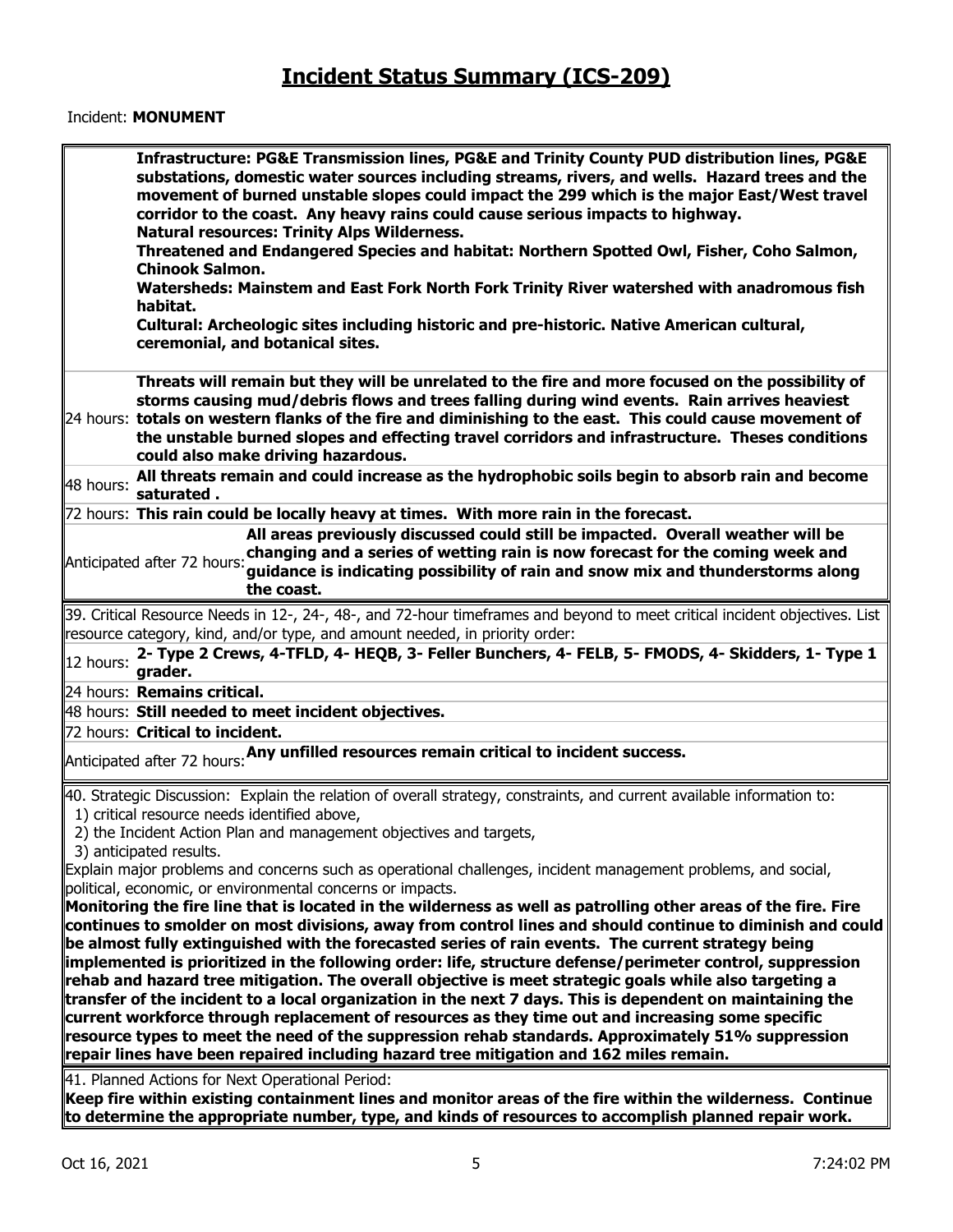### Incident: **MONUMENT**

**Reduce hazards along travel corridors within the fire interior. Utilize the suppression repair plan in coordination with resource advisors to implement and track suppression repair. Repair and suppression resources will backhaul excess equipment with an emphasis on accountable property. Remote areas of the fire will be monitored and patrol by air.**

42. Projected Final Incident Size/Area (use unit label – e.g., "Acres", "Square Miles"): **225,000**

43. Anticipated Incident Containment or Completion Date: **11/01/2021**

44. Projected Significant Resource Demobilization Start Date:

45. Estimated Incident Costs to Date: **\$159,311,335.00**

46. Projected Final Incident Cost Estimate: **\$162,000,000.00**

47. Remarks (or continuation of any blocks above – list block number in notation):

**The incident continues to be managed from the ICP in Redding with operational and overhead working from three camps Weaverville, Hayfork and Willow Creek. As work is completed base camps will be shutting down. The current plan is to shut down Willow Creek Camp today, Weaverville Camp 10/19 and moving all remaining resources to Hayfork Camp. Looking out at the longer-term forecast there is the potential this coming week for the first in a series of moderate storms with high elevation snow over the fire area starting on Sunday and increasing through the week, this series of storms could be season ending event for most of Northern California Mountains. Heavy equipment and miscellaneous overhead remain as critical resources to complete the work. All State Resources from states other than CA remain consolidated under the State Column Incident** 

49. Resources (summarize resources by category, kind, and/or type; show # of resources on top  $\frac{1}{2}$  of box, show # of

| personnel associated with resource on bottom 1/2 of box): |             |                 |                 |              |              |                |                         |              |                |              |             |                |                |                |              |              |                         |                           |
|-----------------------------------------------------------|-------------|-----------------|-----------------|--------------|--------------|----------------|-------------------------|--------------|----------------|--------------|-------------|----------------|----------------|----------------|--------------|--------------|-------------------------|---------------------------|
| 48.<br><b>Agency or</b><br>Org                            |             | CR <sub>1</sub> | CR <sub>2</sub> | <b>CRC</b>   | HEL3         | ENG3           | ENG5                    | ENG6         | <b>DOZR</b>    | <b>WTDT</b>  | <b>WTDS</b> | <b>MAST</b>    | <b>SKID</b>    | <b>TRVH</b>    | AMBU         | <b>EXCV</b>  | 50.<br>Ovhd             | 51.<br>Tot<br><b>Pers</b> |
| <b>BIA</b>                                                | <b>Rsrc</b> | $\mathbf 0$     | 0               | $\mathbf 0$  | $\mathbf 0$  | $\mathbf 0$    | 0                       | $\mathbf 0$  | $\mathbf 0$    | 0            | $\mathbf 0$ | $\mathbf 0$    | $\mathbf 0$    | 0              | $\mathbf 0$  | 0            |                         |                           |
|                                                           | Pers        | $\mathbf 0$     | $\mathbf 0$     | $\mathbf 0$  | $\mathbf 0$  | $\mathbf 0$    | $\mathbf 0$             | $\mathbf 0$  | $\mathbf 0$    | $\mathbf 0$  | $\mathbf 0$ | $\mathbf{0}$   | $\mathbf 0$    | $\mathbf{0}$   | $\mathbf{0}$ | $\mathbf{0}$ | $\overline{2}$          | $\overline{2}$            |
| <b>BLM</b>                                                | <b>Rsrc</b> | $\mathbf 0$     | 0               | 0            | $\mathbf 0$  | 1              | 0                       | $\mathbf 0$  | 0              | 0            | $\mathbf 0$ | $\mathbf 0$    | $\mathbf 0$    | 0              | 0            | 0            |                         |                           |
|                                                           | Pers        | $\bf{0}$        | $\mathbf 0$     | $\mathbf 0$  | $\mathbf 0$  | 5              | $\mathbf 0$             | $\mathbf 0$  | $\mathbf 0$    | $\mathbf 0$  | $\mathbf 0$ | $\mathbf 0$    | $\mathbf 0$    | $\mathbf{0}$   | $\mathbf{0}$ | $\mathbf 0$  | 6                       | 11                        |
| CA                                                        | <b>Rsrc</b> | $\mathbf 0$     | 0               | 4            | $\mathbf 0$  | 1              | 0                       | $\mathbf 0$  | 0              | 0            | 0           | $\pmb{0}$      | 0              | 0              | 0            | 0            |                         |                           |
|                                                           | Pers        | $\mathbf 0$     | $\mathbf{0}$    | 36           | $\mathbf 0$  | 3              | $\pmb{0}$               | $\mathbf 0$  | $\mathbf 0$    | $\mathbf 0$  | $\bf{0}$    | $\pmb{0}$      | $\mathbf 0$    | $\mathbf 0$    | $\pmb{0}$    | $\mathbf{0}$ | 35                      | 74                        |
| <b>FS</b>                                                 | <b>Rsrc</b> | $\mathbf{1}$    | $\mathbf 0$     | 0            | 1            | 0              | 0                       | $\mathbf{1}$ | 0              | 0            | $\mathbf 0$ | $\mathbf 0$    | 0              | $\mathbf 0$    | 0            | $\mathbf 0$  |                         |                           |
|                                                           | Pers        | 17              | $\mathbf{0}$    | $\mathbf{0}$ | 6            | $\mathbf 0$    | $\pmb{0}$               | 3            | $\pmb{0}$      | $\pmb{0}$    | $\pmb{0}$   | $\pmb{0}$      | $\pmb{0}$      | $\pmb{0}$      | $\mathbf{0}$ | $\mathbf{0}$ | 52                      | 78                        |
| <b>FWS</b>                                                | <b>Rsrc</b> | $\mathbf 0$     | 0               | 0            | $\mathbf 0$  | $\mathbf 0$    | 0                       | 1            | $\mathbf 0$    | 0            | $\mathbf 0$ | $\mathbf 0$    | 0              | 0              | 0            | 0            |                         |                           |
|                                                           | Pers        | $\mathbf 0$     | $\mathbf 0$     | $\mathbf 0$  | $\mathbf 0$  | $\mathbf 0$    | $\pmb{0}$               | 3            | $\pmb{0}$      | $\pmb{0}$    | $\pmb{0}$   | $\pmb{0}$      | $\pmb{0}$      | $\pmb{0}$      | $\mathbf 0$  | $\mathbf{0}$ | $\overline{\mathbf{4}}$ | $\overline{7}$            |
| <b>NPS</b>                                                | <b>Rsrc</b> | $\mathbf 0$     | $\mathbf 0$     | $\mathbf{0}$ | $\mathbf{0}$ | $\mathbf 0$    | 0                       | $\mathbf 0$  | 0              | 0            | 0           | $\mathbf 0$    | 0              | 0              | 0            | 0            |                         |                           |
|                                                           | Pers        | $\mathbf{0}$    | $\mathbf{0}$    | $\mathbf 0$  | $\mathbf 0$  | $\mathbf{0}$   | $\pmb{0}$               | $\pmb{0}$    | $\pmb{0}$      | $\pmb{0}$    | $\mathbf 0$ | $\mathbf{0}$   | $\pmb{0}$      | $\mathbf 0$    | $\mathbf 0$  | $\mathbf{0}$ | $\mathbf{9}$            | $\mathbf{9}$              |
| <b>NWS</b>                                                | <b>Rsrc</b> | $\mathbf 0$     | 0               | 0            | $\mathbf 0$  | $\mathbf 0$    | 0                       | $\mathbf 0$  | 0              | 0            | $\mathbf 0$ | $\mathbf 0$    | 0              | 0              | 0            | 0            |                         |                           |
|                                                           | Pers        | $\mathbf 0$     | $\mathbf{0}$    | $\mathbf 0$  | $\mathbf 0$  | $\mathbf 0$    | $\mathbf 0$             | $\mathbf 0$  | $\mathbf 0$    | $\mathbf{0}$ | $\mathbf 0$ | $\mathbf 0$    | $\mathbf 0$    | $\mathbf{0}$   | $\mathbf 0$  | $\mathbf 0$  | $\mathbf{1}$            | $\mathbf{1}$              |
| <b>PRI</b>                                                | <b>Rsrc</b> | $\mathbf 0$     | 9               | $\mathbf{0}$ | $\mathbf 0$  | 4              | $\overline{\mathbf{2}}$ | 10           | $\overline{z}$ | 3            | 5           | $\overline{2}$ | $\overline{2}$ | 1              | 5            | 11           |                         |                           |
|                                                           | Pers        | $\mathbf 0$     | 178             | $\mathbf{0}$ | $\mathbf{0}$ | 12             | 6                       | 30           | $\overline{z}$ | 5            | 6           | $\overline{2}$ | 4              | $\overline{2}$ | 10           | 22           | 17                      | 301                       |
| <b>ST</b>                                                 | <b>Rsrc</b> | $\mathbf 0$     | 0               | 0            | $\mathbf 0$  | 1              | 0                       | 2            | 0              | 0            | 0           | $\pmb{0}$      | 0              | 0              | 0            | 0            |                         |                           |
|                                                           | Pers        | $\mathbf 0$     | $\mathbf{0}$    | $\mathbf{0}$ | $\mathbf{0}$ | 3              | $\mathbf 0$             | 5            | $\pmb{0}$      | $\pmb{0}$    | $\mathbf 0$ | $\pmb{0}$      | $\pmb{0}$      | $\pmb{0}$      | $\pmb{0}$    | $\mathbf{0}$ | $\overline{7}$          | 15                        |
| 52. Total<br><b>Resources</b>                             |             | $\mathbf{1}$    | 9               | 4            | $\mathbf{1}$ | $\overline{z}$ | $\overline{2}$          | 14           | $\overline{7}$ | 3            | 5           | $\overline{2}$ | $\overline{2}$ | $\mathbf{1}$   | 5            | 11           |                         | 498                       |